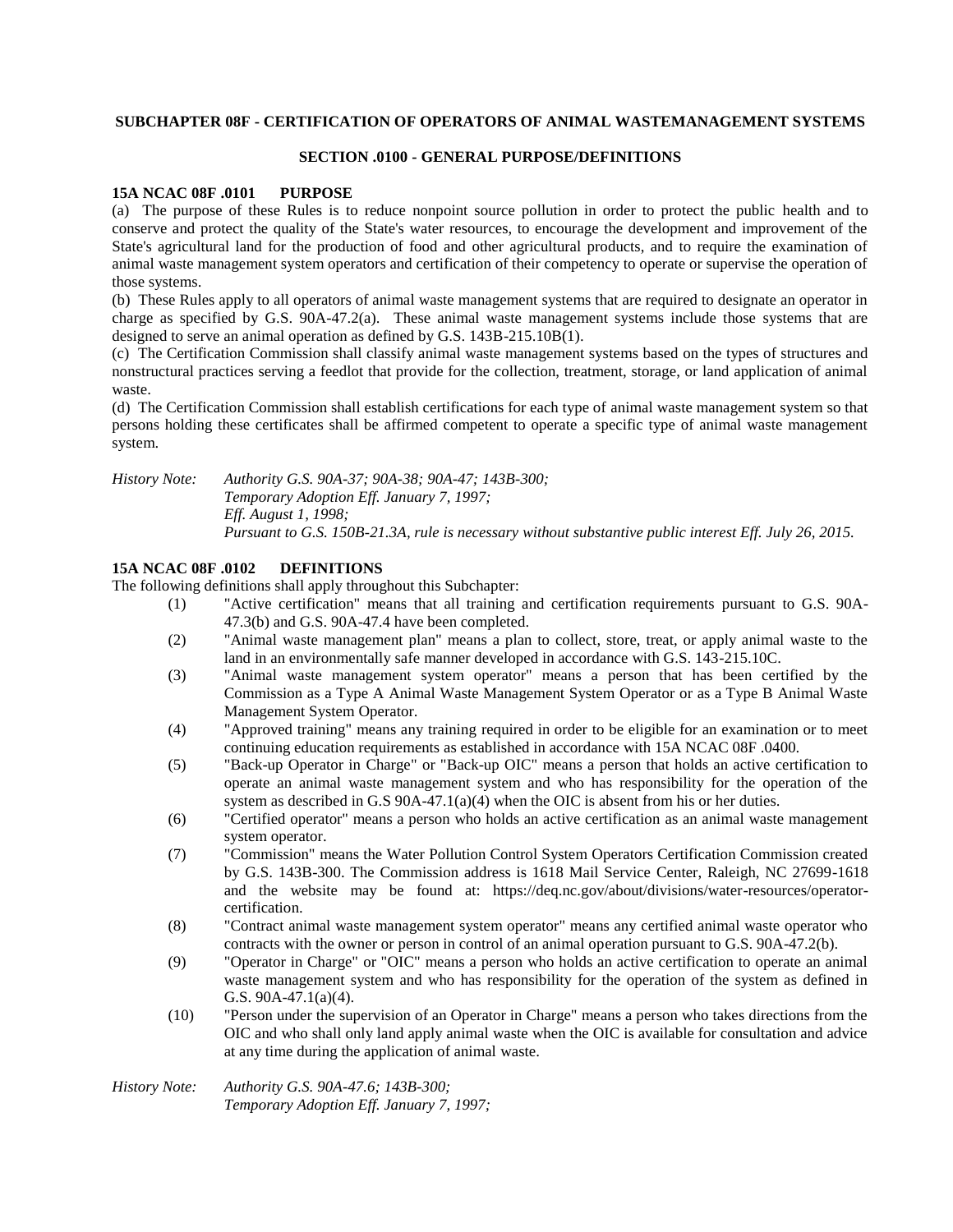*Eff. August 1, 1998;*

*Pursuant to G.S. 150B-21.3A, rule is necessary without substantive public interest Eff. July 26, 2015; Amended Eff. September 1, 2018.*

## **SECTION .0200 - DUTIES AND REQUIREMENTS**

## **15A NCAC 08F .0201 DUTIES AND REQUIREMENTS OF OWNERS**

(a) The owner of each animal operation having an animal waste management system shall submit an Animal Waste Management System Operator Designation Form to the Commission that designates an OIC. This form shall be signed by the owner and the certified operator and shall be submitted to the Commission via mail or email to certadmin@ncdenr.gov. The OIC shall be designated:

- (1) before a new animal operation having an animal waste management system is placed in operation; or
- (2) within 30 days following a vacancy in the position of OIC.

(b) An owner may voluntarily designate a Back-up OIC to operate the animal waste management system during the absence of the primary OIC.

(c) The Animal Waste Management System Operator Designation Form may be found on the Commission website and shall include:

- (1) the owner's name, contact information, and signature;
- (2) the system name, location, permit number, type, and classification;
- (3) the OIC name, contact information, certification type, and signature; and
- (4) if designated, the Back-up OIC's name, contact information, certificate type, and signature.

*History Note: Authority G.S. 90A-47.2; 143B-300;*

*Temporary Adoption Eff. January 7, 1997; Eff. August 1, 1998; Pursuant to G.S. 150B-21.3A, rule is necessary without substantive public interest Eff. July 26, 2015; Amended Eff. September 1, 2018.*

#### **15A NCAC 08F .0202 DUTIES AND REQUIREMENTS OF CERTIFIED OPERATORS** Certified operators shall:

- (1) comply with all terms and conditions of their certification as set forth in these Rules;
- (2) notify the Commission in writing, within 30 days of any change in mailing address; and
- (3) pay an annual renewal fee of ten dollars (\$10.00) as specified at G.S. 90A-47.4(b) and complete all additional training requirements as specified at G.S. 90A-47.3(b).

*History Note: Authority G.S. 90A-47.4; 143B-300;*

*Temporary Adoption Eff. January 7, 1997; Eff. August 1, 1998; Pursuant to G.S. 150B-21.3A, rule is necessary without substantive public interest Eff. July 26, 2015; Amended Eff. September 1, 2018.*

# **15A NCAC 08F .0203 DUTIES AND REQUIREMENTS OF AN OPERATOR IN CHARGE**

(a) An OIC of any animal waste management system shall:

- (1) possess an active certification as an Animal Waste Management System Operator of the same type as the classification of the system;
- (2) visit and inspect each animal waste management system at a frequency to ensure compliance with the permit;
- (3) be responsible for the application of the animal waste;
- (4) manage, supervise, and document operation, maintenance, and visitation of the system; and
- (5) certify by signature the monitoring and reporting information as prescribed in the permit.
- (b) The OIC or a designated Back-up OIC of a Type A Animal Waste Management System shall:
	- (1) ensure that animal waste is applied in accordance with the animal waste management plan and the permit issued for the animal operation;
	- (2) inspect or direct a person under the supervision of an OIC or designated Back-up OIC to inspect the land application site at a frequency not to exceed every 120 minutes during the application of animal waste; and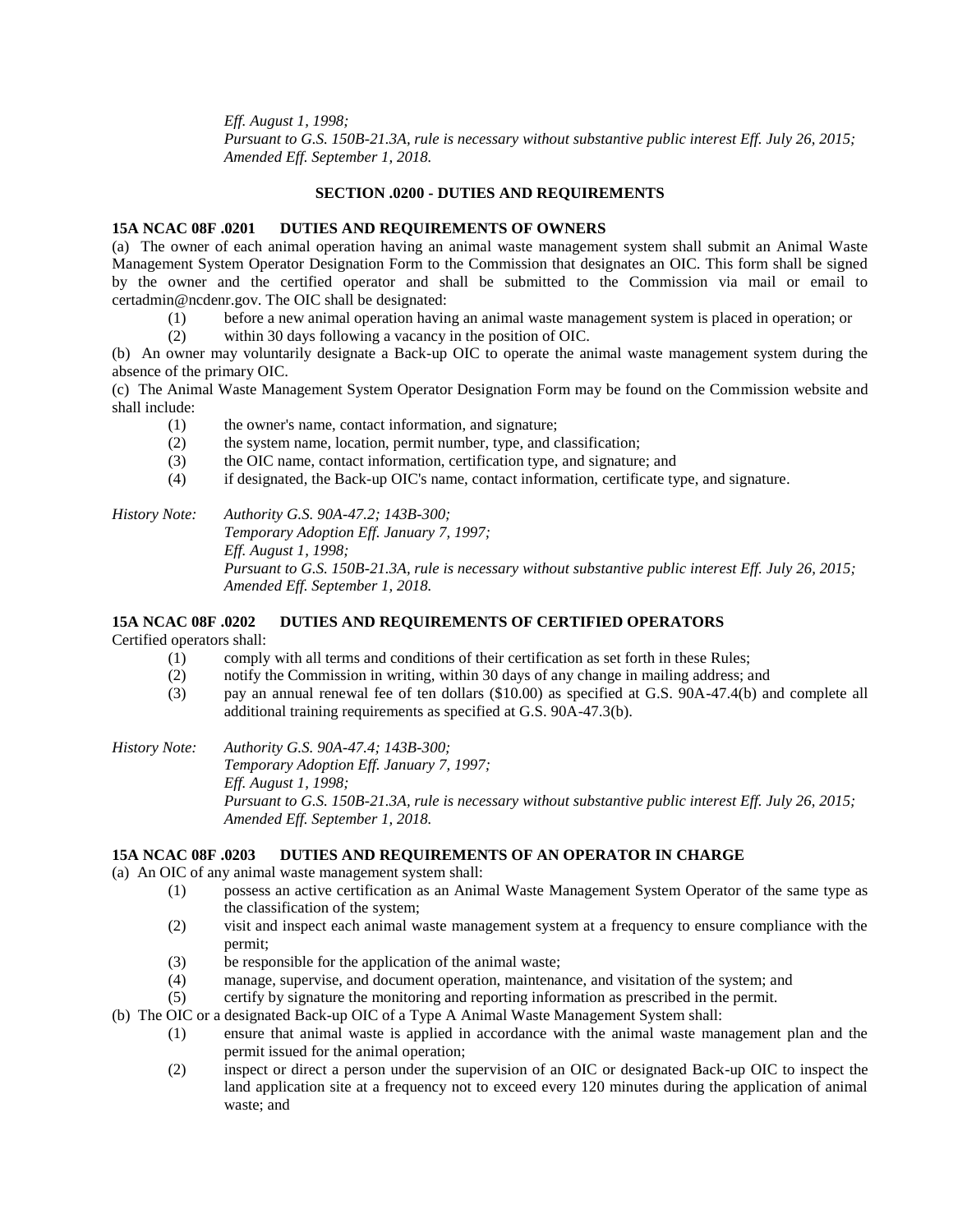- (3) if the OIC or designated Back-up OIC was not present during the application of animal waste, inspect the land application site within 24 hours of the application of animal waste.
- (c) The OIC or a designated Back-up OIC of a Type B Animal Waste Management System shall:
	- (1) ensure that animal waste is applied in accordance with the animal waste management plan and the permit issued for the animal operation;
	- (2) inspect or direct a person under the supervision of an OIC or designated Back-up OIC to inspect the land application site at a frequency not to exceed every 120 minutes during the application of animal waste; and
	- (3) if the OIC or designated Back-up OIC was not present during the application of animal waste, inspect the land application site within 48 hours of the application of animal waste.

*History Note: Authority G.S. 90A-47.6; 143B-300; Temporary Adoption Eff. January 7, 1997; Eff. August 1, 1998; Readopted Eff. September 1, 2018.* **SECTION .0300 - CLASSIFICATION**

#### **15A NCAC 08F .0301 CLASSIFICATION OF ANIMAL WASTE MANAGEMENT SYSTEMS**

(a) The Commission shall classify animal waste management systems based on the types of structures and nonstructural practices serving a feedlot that provide for the collection, treatment, storage, or land application of animal waste as follows:

- (1) Type A: These animal waste management systems are used to treat waste generated by monogastric animals that produce a low fiber waste. They include any or all of the following structures and nonstructural components that provide for the collection, treatment, storage, and land application of animal waste and rely on soil and plant systems for the treatment of animal waste:
	- (A) anaerobic lagoon;
	- (B) pumps, pipes, and associated appurtenances that convey the waste from point of generation to final treatment and disposal site;
	- (C) flushing systems;
	- (D) solids separation equipment;
	- (E) irrigation equipment;
	- (F) land application site and crops; and
	- (G) anaerobic digestor.
- (2) Type B: These animal waste management systems are used to treat waste generated by ruminants and other animals that produce a high fiber waste. They include any or all of the following structures and nonstructural components that provide for the collection, treatment, storage, and land application of animal waste and rely on soil and plant systems for the treatment of animal waste:
	- (A) dry stacks;
	- (B) solids and slurry collection equipment;
	- (C) storage ponds for the collection of solids and runoff;
	- (D) pumps, pipes, and associated appurtenances that convey the waste from point of generation to final treatment and disposal site;
	- (E) application equipment;
	- (F) land application site and crops; and
	- (G) anaerobic digestor.

(b) Animal waste management systems that include components that are different than the systems described in this Rule shall be evaluated by the Commission to determine if the systems are subject to classification in accordance with 15A NCAC 08G .0302 through .0308.

*History Note: Authority G.S. 90A-37; 90A-47.2; 90A-47.6; 143B-300; Temporary Adoption Eff. January 7, 1997; Eff. August 1, 1998; Pursuant to G.S. 150B-21.3A, rule is necessary without substantive public interest Eff. July 26, 2015; Amended Eff. September 1, 2018.*

### **SECTION .0400 - CERTIFICATION OF OPERATORS**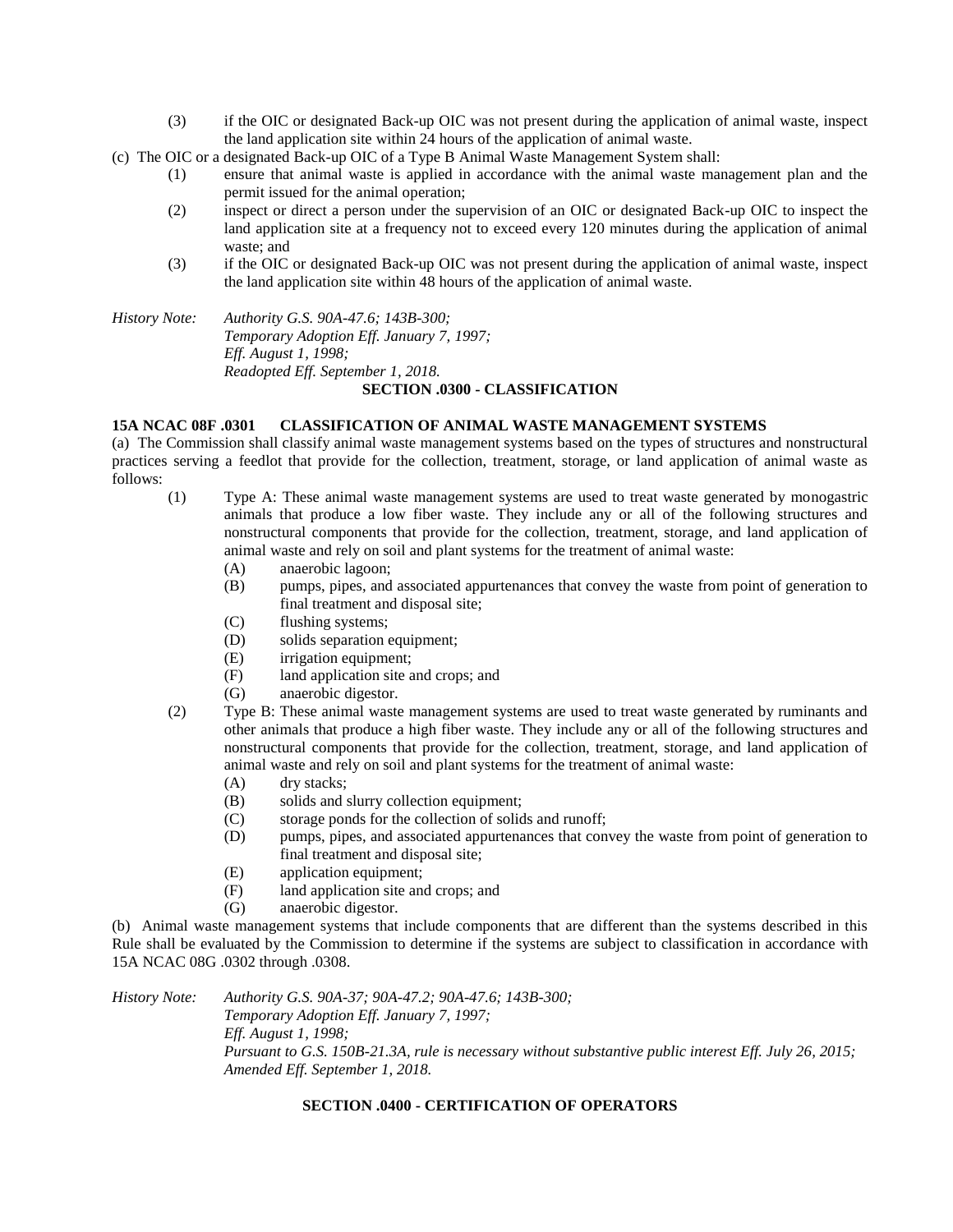## **15A NCAC 08F .0401 OUALIFICATIONS FOR EXAMINATION**

(a) An applicant for certification as a Type A or Type B Animal Waste Management System Operator shall be expected to meet the following criteria and possess the knowledge and abilities listed as they relate to the specific type of system for which certification is being sought and shall:

- (1) be at least 18 years of age;
- (2) have completed an approved training program of the same type as the examination for which they are applying;
- (3) possess knowledge of:
	- (A) animal operations, animal waste management systems, and animal waste management plans;
	- (B) the laws and rules that govern animal waste management operators and the operation of animal waste management systems; and
	- (C) the equipment employed by these systems and the maintenance requirements of such equipment; and
- (4) have the ability to:
	- (A) perform calibrations and calculations relating to the land application of the waste; and
	- (B) read and complete the monitoring and reporting forms necessary to document the land application of animal waste as prescribed in the animal waste management plan and the permit.

(b) An applicant who fails to achieve a passing score on a specific type of examination after three consecutive attempts shall:

- (1) complete an approved training for the same type as the certification being sought before being eligible to retake the examination; and
- (2) provide verification of the required training with any subsequent application made to the Commission to sit for the examination.

*History Note: Authority G.S. 90A-43; 90A-47.3; 90A-47.6; 143B-300; Temporary Adoption Eff. January 7, 1997; Eff. August 1, 1998; Readopted Eff. September 1, 2018.*

# **15A NCAC 08F .0402 APPLYING FOR EXAMINATION**

(a) An Animal Waste Management System Operator Certification Examination Application shall be submitted with the twenty-five dollar (\$25.00) examination fee required by G.S. 90A-47.4 to the Commission.

(b) The application may be found on the Commission website and shall include:

- (1) the applicant's name, contact information, and date of birth;
- (2) Social Security Number (if first-time applicant);
- (3) the type of certification sought;
- (4) the date and location of examination requested;
- (5) the documentation of required training; and
- (6) the applicant's signature.

(c) Applications for examination shall be postmarked by the United States Postal Service at least 30 days prior to the date upon which the examination is scheduled to be administered.

(d) Incomplete applications and applications not accompanied by the fee and attachments shall not be processed and will be returned to the applicant.

*History Note: Authority G.S. 90A-47.3; 143B-300; Temporary Adoption Eff. January 7, 1997; Eff. August 1, 1998; Pursuant to G.S. 150B-21.3A, rule is necessary without substantive public interest Eff. July 26, 2015; Amended Eff. September 1, 2018.*

# **15A NCAC 08F .0403 APPLICATION PROCEDURES**

(a) Upon receipt of the application by the Commission, it will be reviewed for eligibility to take the examination.

(b) Eligible applicants shall be notified by letter and told the date, time, and place of the examination he or she is registered to take. The notice shall serve as a receipt for the examination fee.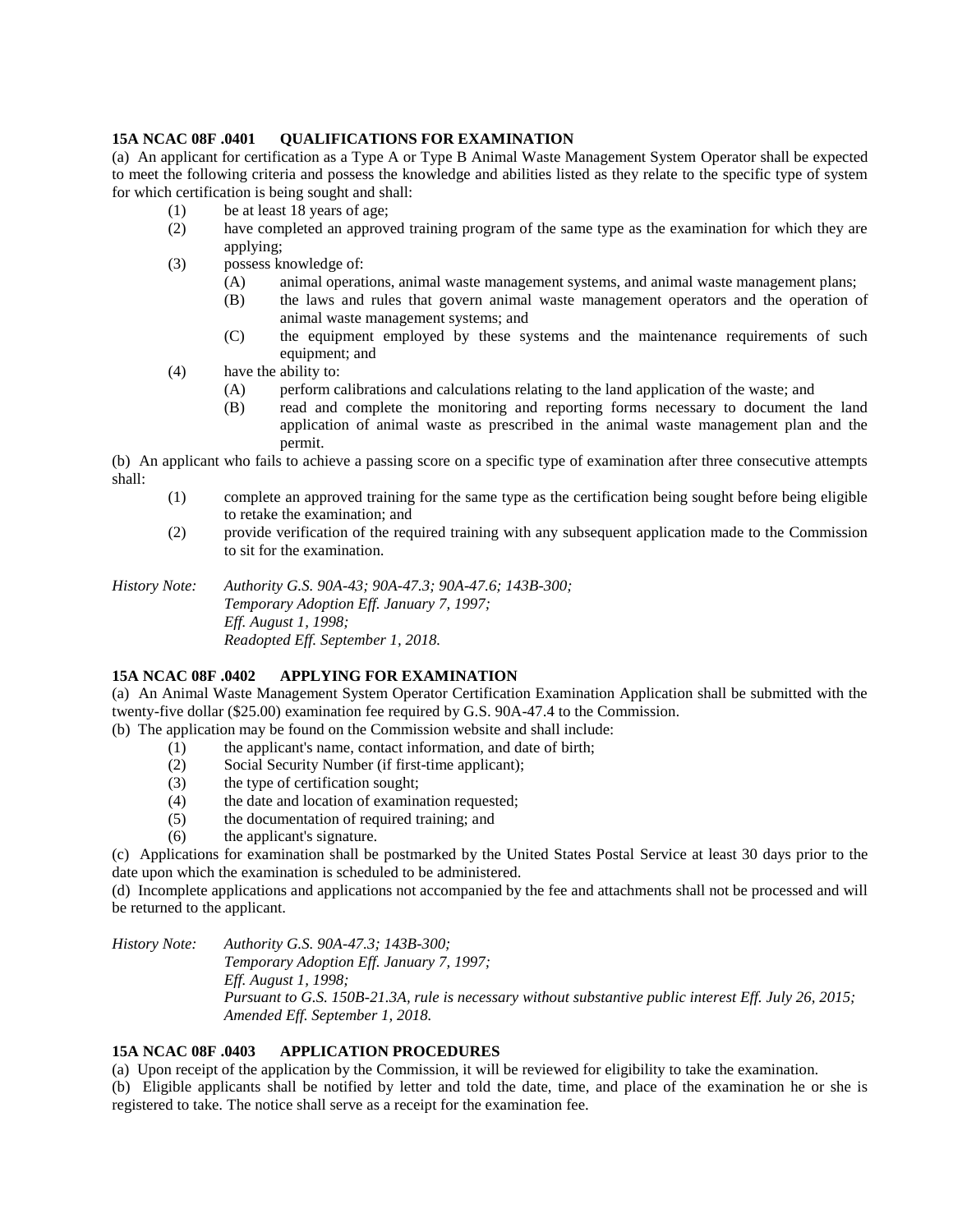(c) When the applicant is determined to be ineligible for examination, the applicant shall be notified by letter and advised of the reason for ineligibility. The examination fee shall be refunded in the event that the applicant is determined to be ineligible for the examination. Upon notification of ineligibility, the applicant may request a hearing with the Commission on the ineligibility determination at the next regularly scheduled meeting. The written request shall be postmarked at least 30 days prior to the next regularly scheduled meeting.

(d) Any applicant who supplies false information on the application for certification for the purpose of gaining eligibility shall be ineligible for the examination and shall forfeit the examination fee. Applicants who have supplied false information and who have been determined to be ineligible who wish to reapply for certification shall follow the procedure set forth in Rule .0407(d) of this Section.

*History Note: Authority G.S. 90A-47.3; 143B-300; Temporary Adoption Eff. January 7, 1997; Eff. August 1, 1998; Pursuant to G.S. 150B-21.3A, rule is necessary without substantive public interest Eff. July 26, 2015; Amended Eff. September 1, 2018.*

# **15A NCAC 08F .0404 EXAMINATION PROCEDURES**

The Commission shall conduct examinations for certification in accordance with the following:

- (1) The dates, times, and places of examination shall be set by the Commission and shall be published on the Commission's webpage.
- (2) When each applicant receives his or her examination paper, he or she shall identify themselves by way of a current driver's license or other form of photo identification.
- (3) A passing score shall be answering 70 percent of the examination questions correctly.
- (4) The Commission shall send written notification to the applicant of his or her score, using the address submitted upon application. If a passing score is made, the notification shall constitute certification by the Commission that the applicant is a qualified operator of the appropriate type of animal waste management systems. After each examination, a Certified Operator Listing shall be prepared and published on the Commission webpage.
- (5) Any applicant who fails to make a passing score on an examination shall be allowed to review their exam at a date, time, and location specified by the Commission. Notification of the reviews shall be sent using the address submitted upon application and this shall be the only opportunity the applicant shall be allowed for reviewing the examination. An applicant shall not be allowed to review the examination within 30 days of an upcoming examination date.
- (6) All examinees shall receive a report that summarizes their performance on the exam, including the score, subject matter areas from which the questions were drawn, as well as correct and incorrect responses to each question. Specific questions from the exam shall not be included in this report.

*History Note: Authority G.S. 90A-47.3; 143B-300; Temporary Adoption Eff. January 7, 1997; Eff. August 1, 1998; Pursuant to G.S. 150B-21.3A, rule is necessary without substantive public interest Eff. July 26, 2015; Amended Eff. September 1, 2018.*

# **15A NCAC 08F .0405 RENEWAL OF CERTIFICATION**

(a) A currently valid certification as an animal waste management system operator shall be maintained by:

- (1) the payment of the annual renewal fee of ten dollars (\$10.00) set forth in G.S. 90A-47.4(b), prior to December 31 of the year of renewal;
- (2) completion of six hours of additional training approved by the Commission during each three-year period following initial certification.

(b) A certified animal waste management system operator that fails to pay the annual renewal fee within 30 days of the due date, or fails to complete the approved training within 30 days of the end of the three-year period, shall take and pass an examination approved by the Commission to renew the certificate.

(c) 60 days prior to the renewal due date, the Commission shall mail renewal notices to each certified operator at the last address on file with the Commission. Failure to receive a renewal notice does not relieve a certified operator of the responsibility to renew the certificate by the renewal due date.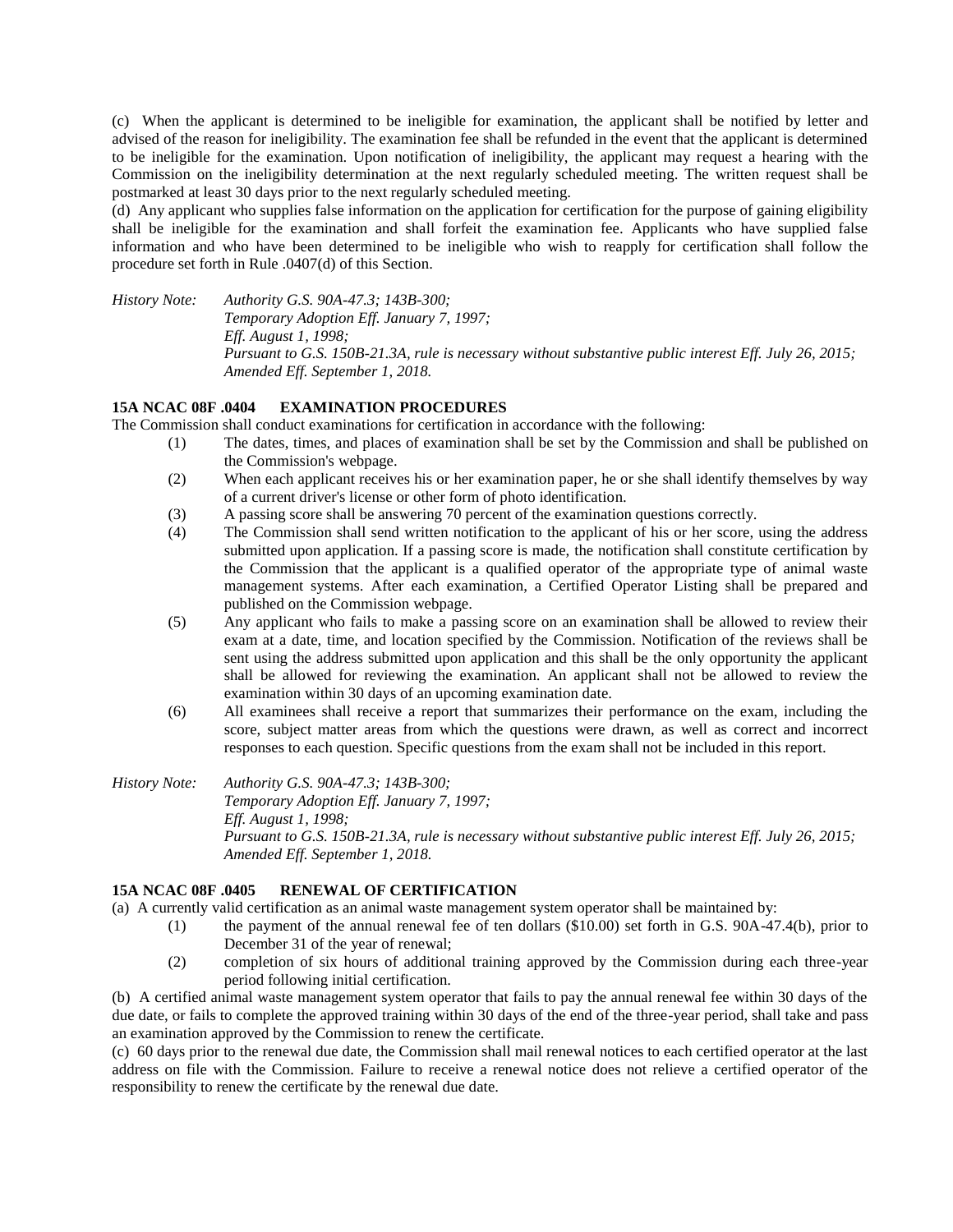*History Note: Authority G.S. 90A-47.3; 90A-47.4; 143B-300; Temporary Adoption Eff. January 7, 1997; Eff. August 1, 1998; Readopted Eff. September 1, 2018.*

# **15A NCAC 08F .0406 DISCIPLINARY ACTIONS**

(a) The Commission, in accordance with the provisions of G.S. 90A-47.5, may suspend or revoke the certificate of a certified operator in charge.

(b) The Chairman of the Commission may issue notification of summary suspension in accordance with the provisions of G.S. 150B-3.

(c) The Chairman shall convene a disciplinary committee to review the circumstances of the proposed disciplinary action(s).

- (1) The disciplinary committee shall include:
	- (A) the Chairman of the Commission;
	- (B) the Vice Chairman of the Commission;
	- (C) both members of the Commission appointed by the Commissioner of Agriculture; and
	- (D) a certified operator who is not a member of the Commission and has been appointed from the public by the Chairman.
- (2) The members of the disciplinary committee shall offer guidance to the Commission Chairman regarding the actions that should be taken against an operator.

(d) Notification of the disciplinary committee meeting shall be sent by certified mail to the last known address of the operator at least 15 days prior to the date of the meeting of the disciplinary committee. This notification shall contain the alleged facts or conduct upon which the proposed revocation or suspension of the certification is based.

(e) The operator shall have an opportunity to submit a written response to the Chairman prior to the date of the disciplinary committee meeting. The operator shall also be given the opportunity to make an oral statement before the disciplinary committee.

(f) Within 10 business days of the conclusion of the disciplinary committee meeting, the Chairman shall issue the decision of the disciplinary committee. If this decision is to issue a revocation or suspension, the Chairman shall advise the operator of the effective date of the action and the facts or conduct upon which the action is based. The revocation or suspension of a certification shall be delivered to the operator and the owner of the system(s) at which the operator works by certified mail, at the last known address for the operator and owner on file with the Commission, at least 20 days prior to the effective date of the revocation or suspension.

(g) If the certified operator initiates administrative proceedings, the Commission shall defer final action on the matter until receipt of a decision as provided for in G.S. 150B-34.

(h) If an applicant is caught cheating on an examination by a proctor, the applicant shall be removed from the examination, the examination shall not be graded, the fee for the examination shall be forfeited by the applicant, and any other certification(s) held by the applicant with the Commission shall be subject to revocation as set forth in G.S. 90A-47.5 and in this Rule.

(i) If the Commission determines, after the examination has been graded, that an applicant cheated on an examination and certification has been conveyed to the applicant, the certification obtained through the examination shall be revoked and any other certification(s) held by the applicant with the Commission shall be subject to revocation as set forth in G.S. 90A-47.5 and in this Rule.

*History Note: Authority G.S. 90A-47.5; Temporary Adoption Eff. January 7, 1997; Eff. August 1, 1998; Readopted Eff. December 1, 2018.*

### **15A NCAC 08F .0407 RECERTIFICATION FOLLOWING REVOCATION OR RELINQUISHMENT**

(a) After revocation or relinquishment has been effective for a period of not less than 270 days, a person may apply in writing for recertification. The application shall include any facts concerning changes to conditions under which revocation or relinquishment occurred. Such facts shall show that the applicant will comply with the laws and regulations concerning the operation of animal waste management systems.

(b) Within 120 days following receipt of an application for recertification, the Commission shall notify the applicant by letter of its decision to deny or grant examination eligibility in accordance with procedures set out in Rule .0403 of this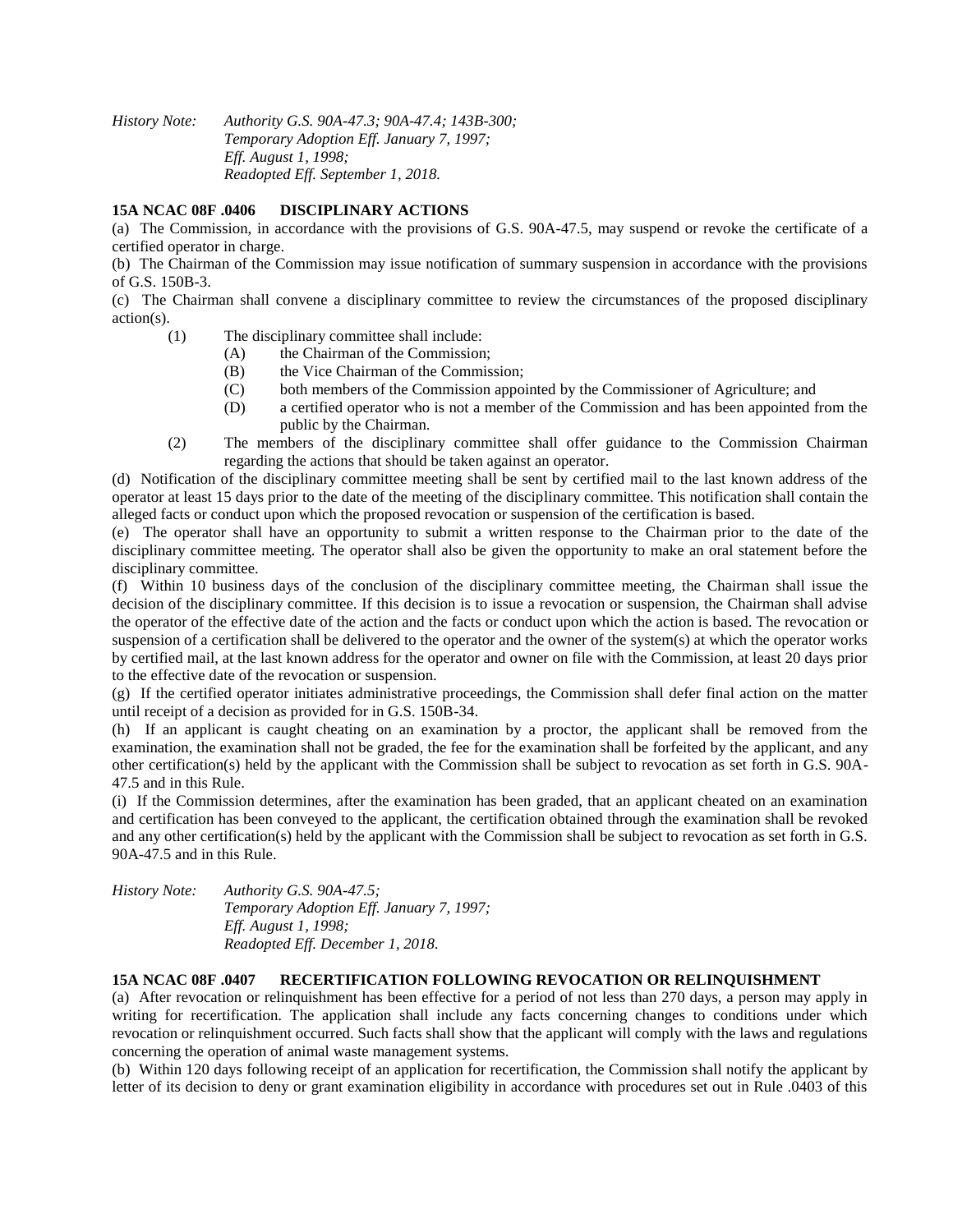Section. The Commission shall grant eligibility only if there is evidence that the conditions leading to the revocation or relinquishment have been corrected.

(c) Recertification of a person as an operator of animal waste management systems shall only occur by means of application and examination. The applicant shall meet the eligibility requirements as outlined in Rule .0401 of this Section.

(d) Upon notification of the Commission's decision to deny eligibility, the applicant may appeal the decision pursuant to the procedures contained in G.S. 150B, Article 3A.

(e) Prior to recertification, the applicant shall pay in full all civil penalties, if assessed against him or her by the Commission.

*History Note: Authority G.S. 90A-47; 143B-300; 150B-38; Temporary Adoption Eff. January 7, 1997; Eff. August 1, 1998; Readopted Eff. September 1, 2018.*

#### **SECTION .0500 - CIVIL PENALTIES**

#### **15A NCAC 08F .0501 WHO MAY ASSESS**

| <i>History Note:</i> | Authority G.S. 90A-47; 90A-47.5; 143B-300; |
|----------------------|--------------------------------------------|
|                      | Temporary Adoption Eff. January 7, 1997;   |
|                      | <i>Eff. August 1, 1998;</i>                |
|                      | Repealed Eff. September 1, 2018.           |

#### **15A NCAC 08F .0502 WHEN ASSESSABLE**

The Commission may assess civil penalties whenever it determines that an owner of an animal operation with an animal waste management system or an OIC of an animal waste management system willfully violates the requirements of G.S. 90A-47, Part 2. In addition to violations in G.S. 90A-47.5(a), a failure to designate a properly certified OIC of the animal waste management system as required by G.S. 90A-47.2(a) may result in the assessment of civil penalties.

*History Note: Authority G.S. 90A-47; 90A-47.5; 143B-300; Temporary Adoption Eff. January 7, 1997; Eff. August 1, 1998; Readopted Eff. September 1, 2018.*

#### **15A NCAC 08F .0503 STANDARDS**

In determining the amount of the assessment, the Commission shall consider the following standards:

- (1) the duration of the violation;
	- (2) the preventive or responsive measures taken by the violator; and
	- (3) the cost to the violator or others of rectifying damages caused by the violation.

*History Note: Authority G.S. 90A-47; 90A-47.5; 143B-300; Temporary Adoption Eff. January 7, 1997; Eff. August 1, 1998; Readopted Eff. September 1, 2018.*

#### **15A NCAC 08F .0504 ASSESSMENT**

(a) Whenever a penalty is assessed, the Commission shall send a notice to the respondent by certified mail. The notice will describe the violation, state that the penalty is due, and advise the respondent of the rights of appeals as specified in Rule .0505 of this Section.

(b) The Commission may grant full or partial remission of a penalty, upon receipt of a request for remission or reduction of the penalty as allowed in Rule .0505(a) of this Section, if it finds that additional or different facts should be or should have been considered in determining the amount of assessment.

*History Note: Authority G.S. 90A-47; 90A-47.5; 143B-300; Temporary Adoption Eff. January 7, 1997;*